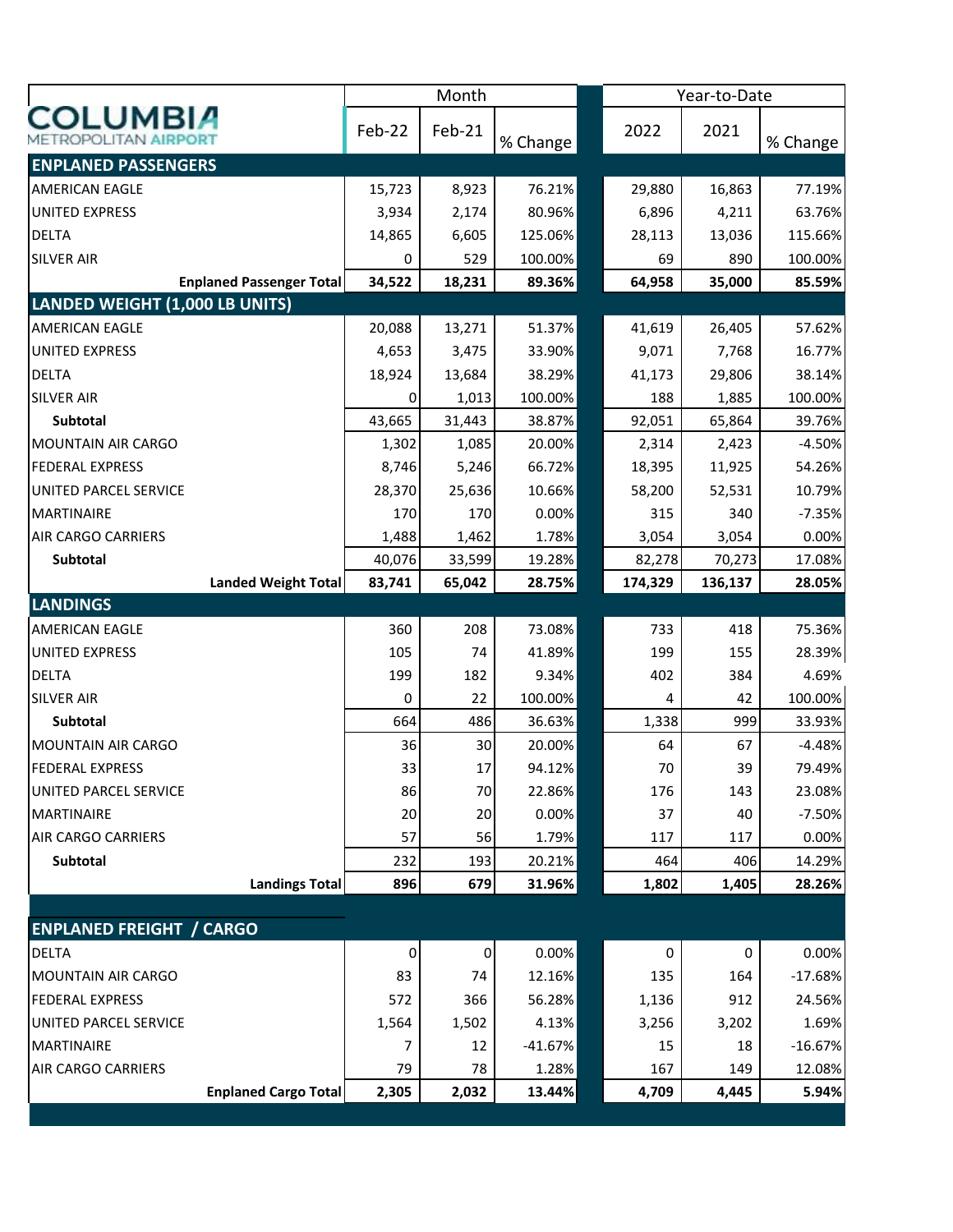## **MONTHLY ENPLANED PASSENGERS 2019 - 2022**



|      | Jan    | Feb    | Mar          | Apr    | May    | Jun    | Jul    | Aug    | Sep    | Oct    | Nov    | Dec    | <b>Grand Total</b> |
|------|--------|--------|--------------|--------|--------|--------|--------|--------|--------|--------|--------|--------|--------------------|
| 2019 | 46,760 | 46,150 | 55,698       | 58,592 | 60,921 | 59,168 | 58,168 | 58,456 | 54,969 | 59,544 | 56,145 | 56,843 | 671,414            |
| 2020 | 47,242 | 48,815 | 28,030       | 3,761  | 7,737  | 14,070 | 20,384 | 22,316 | 20,694 | 23,926 | 22,833 | 22,516 | 282,324            |
| 2021 | 16,769 | 18,231 | 27.476       | 30,002 | 36,384 | 41.409 | 45,916 | 42,858 | 43,647 | 48.414 | 43,512 | 42,568 | 437,186            |
| 2022 | 30,436 | 34,522 |              |        |        |        |        |        |        |        |        |        | 64,958             |
|      |        |        | $COVID - 19$ |        |        |        |        |        |        |        |        |        |                    |

**MONTHLY TOTAL CARGO**



|      | Jan        | Feb        | Mar        | Apr        | May        | Jun        |            | Aug        | Sep        | Oct        | Nov        | Dec        | <b>Grand Total</b> |
|------|------------|------------|------------|------------|------------|------------|------------|------------|------------|------------|------------|------------|--------------------|
| 2019 | 11.020.000 | 10.226.000 | 11.878.000 | 11.810.000 | 13.096.000 | 12.478.000 | 12.880.000 | 13.330.000 | 11.036.000 | 13.746.000 | 12.546.000 | 18.344.000 | 152.390.000        |
| 2020 | 12.160.000 | 11.562.000 | 11,948,000 | 12,502,000 | 11,982,000 | 11,638,000 | 12,210,000 | 10,982,000 | 12,194,000 | 12,916,000 | 10,636,000 | 19,294,000 | 150,024,000        |
| 2021 | 10.402.000 | 9.330.000  | 12.280.000 | 12.624.000 | 11.682.000 | 12.342.000 | 9.838.000  | 11.214.000 | 11.858.000 | 12.184.000 | 12.034.000 | 19.568.000 | 145.356.000        |
| 2022 | 10.880.000 | 10.696.000 |            |            |            |            |            |            |            |            |            |            | 21,576,000         |



|      | Jan     | Feb    | Mar     | Apr      | May     | Jun     | Jul     | Aug     | Sep     | Oct     | Nov     | Dec     | <b>Grand Total</b> |
|------|---------|--------|---------|----------|---------|---------|---------|---------|---------|---------|---------|---------|--------------------|
| 2019 | 104.877 | 96.017 | 105.181 | 103,592  | 108,412 | 113.032 | 106.786 | 110.587 | 101,773 | 114,591 | 102.639 | 133.436 | 1,300,923          |
| 2020 | 103,199 | 99.298 | 85.970  | 64,404   | 55,575  | 57,900  | 72,190  | 72.388  | 67,639  | 76,657  | 71,372  | 113,975 | 940,567            |
| 2021 | 71,095  | 65.042 | 83,745  | 83,681   | 84,382  | 94,555  | 100,349 | 100,972 | 106,061 | 107.155 | 94,051  | 125.140 | 1,116,228          |
| 2022 | 90,588  | 83,741 |         |          |         |         |         |         |         |         |         |         | 174,329            |
|      |         |        |         | COVID-19 |         |         |         |         |         |         |         |         |                    |

**2019 - 2022**